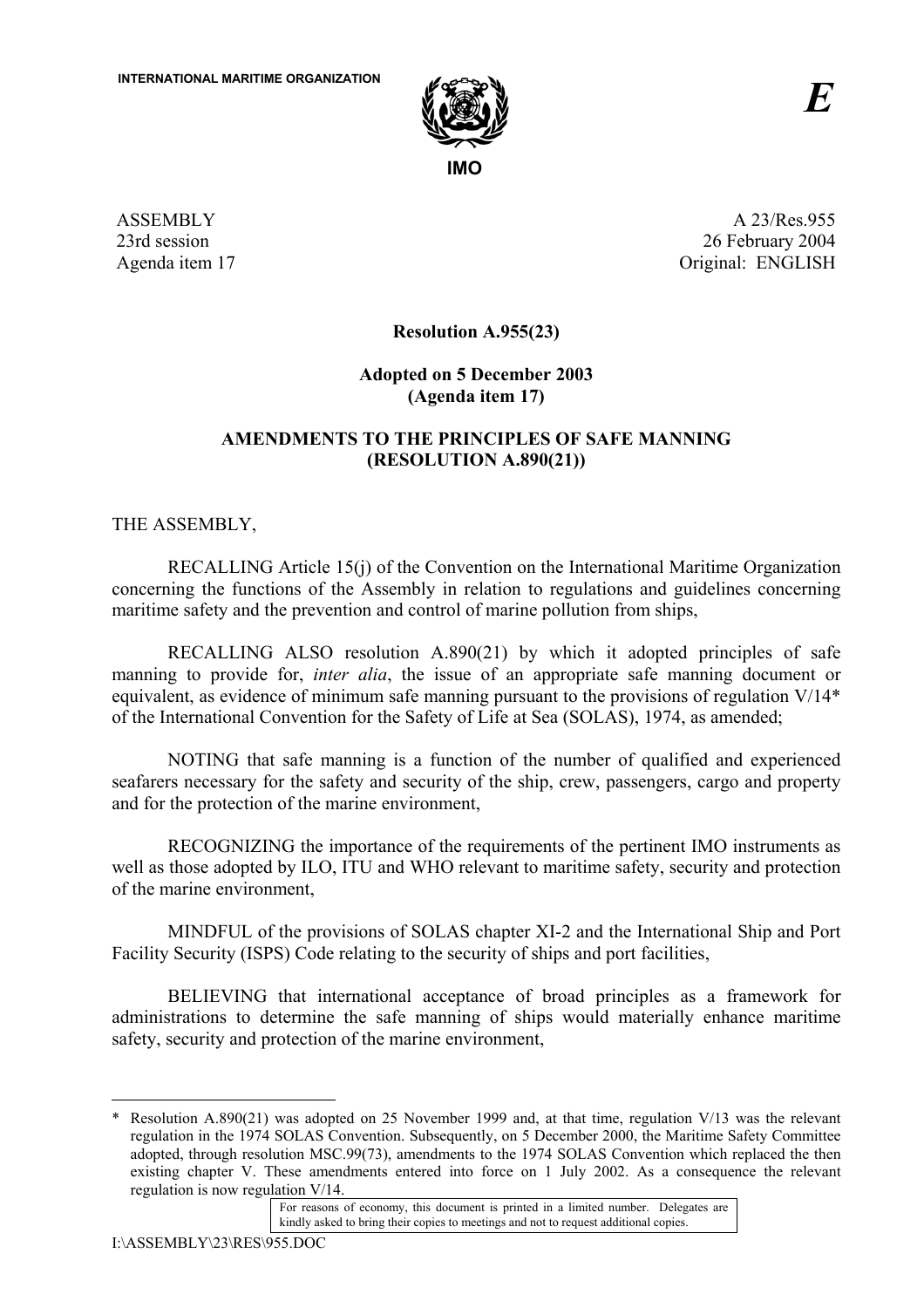HAVING CONSIDERED the recommendation made by the Maritime Safety Committee at its seventy-seventh session,

1. ADOPTS the amendments to annexes 1 and 2 to resolution A.890(21), concerning principles of safe manning, set out in the annex to the present resolution;

2. RECOMMENDS that Governments, in establishing the minimum safe manning levels for ships flying their countries' flag, also take into account the annexed amendments;

3. REQUESTS the Maritime Safety Committee to keep this resolution under review.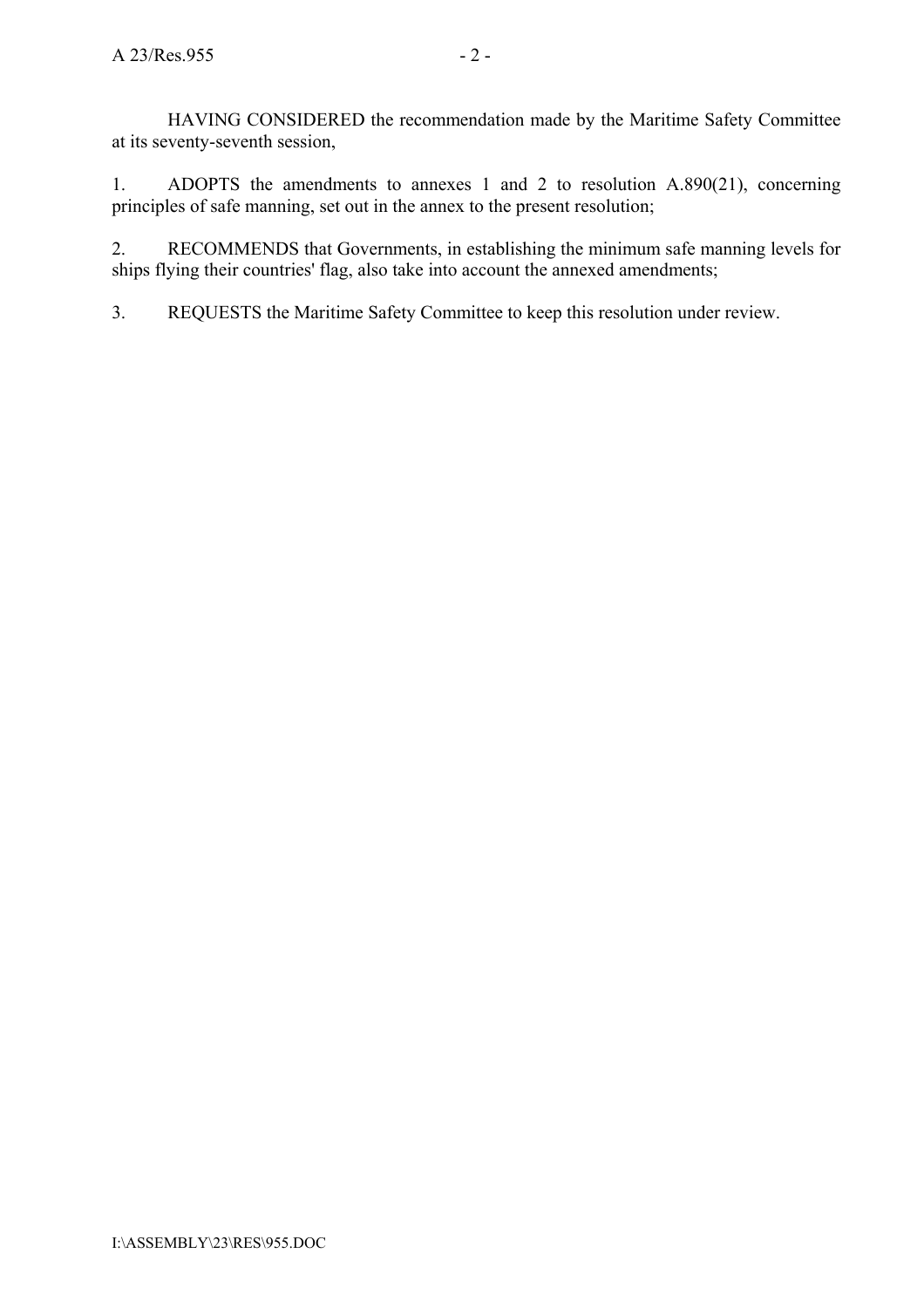#### ANNEX

### **AMENDMENTS TO ANNEXES 1 AND 2 TO RESOLUTION A.890(21)**

## **ANNEX 1**

#### **PRINCIPLES OF SAFE MANNING**

1 In paragraph 1, the word "and" at the end of subparagraph .1.7 is deleted and the following new subparagraph .1.9 is inserted after the existing subparagraph .1.8:

".1.9 operate in accordance with the approved Ship's Security Plan; and "

### **ANNEX 2**

### **GUIDELINES FOR THE APPLICATION OF PRINCIPLES OF SAFE MANNING**

2 The existing text of paragraph 1.1 is replaced by the following:

ì1.1 These guidelines should be used in applying the principles of safe manning set out in Annex 1 to this resolution to ensure the safe operation of, and the prevention of pollution from, ships to which article III of the 1978 STCW Convention, as amended, applies and to ensure the security of ships to which chapter XI-2 of 1974 SOLAS Convention, as amended, applies."

3 The existing text of paragraph 3.1 is replaced by the following:

ì3.1 The purpose of determining the minimum safe manning level of a ship is to ensure that its complement includes the grades/capacities and number of persons required for the safe operation and the security of the ship and for the protection of the marine environment.<sup>"</sup>

4 The word "and" at the end of paragraph 3.2.8 is deleted.

5 The full stop at the end of paragraph 3.2.9 is deleted and the following text is inserted:  $\dddot{\mathbf{a}}$ ; and  $\dddot{\mathbf{a}}$ .

6 In paragraph 3.2, the following new subparagraph .10 is added after the existing paragraph .9:

- ".10 the provisions of the approved Ship's Security Plan."
- 7 The existing text of subparagraph .6 of paragraph 3.3.3 is replaced by the following:
	- ì.6 undertake administrative tasks required for the safe operation and the security of the ship;"